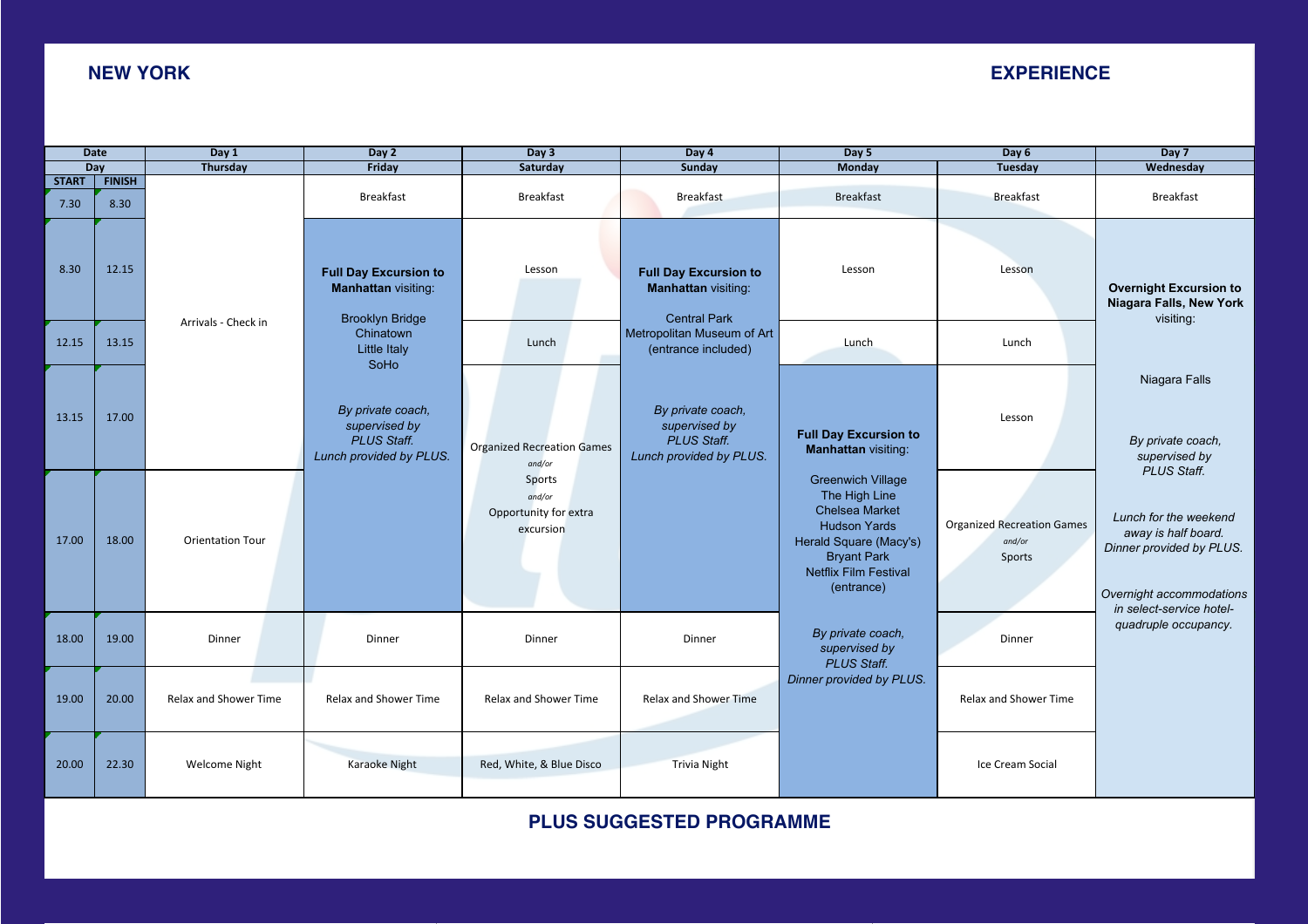**Overnight Excursion to Niagara Falls, New York** 

 *By private coach,*

*Lunch for the weekend away is half board. Dinner provided by PLUS.* 

*Overnight accommodations in select-service hotelquadruple occupancy.* 

## **NEW YORK EXPERIENCE**

|                      | <b>Date</b>           | Day 8                                                                                                                       | Day 9<br><b>Day 10</b>                                                                                                 |                                                                                      | <b>Day 11</b>                                                                                              | <b>Day 12</b>                                                                        | <b>Day 13</b>                             | <b>Day 14</b>                                                                                                                |
|----------------------|-----------------------|-----------------------------------------------------------------------------------------------------------------------------|------------------------------------------------------------------------------------------------------------------------|--------------------------------------------------------------------------------------|------------------------------------------------------------------------------------------------------------|--------------------------------------------------------------------------------------|-------------------------------------------|------------------------------------------------------------------------------------------------------------------------------|
|                      | Dav                   | Thursday                                                                                                                    | Friday<br>Saturday                                                                                                     |                                                                                      | Sunday                                                                                                     | Monday                                                                               | <b>Tuesday</b>                            | Wednesday                                                                                                                    |
| <b>START</b><br>7.30 | <b>FINISH</b><br>8.30 | <b>Breakfast</b>                                                                                                            | <b>Breakfast</b>                                                                                                       | <b>Breakfast</b>                                                                     | <b>Breakfast</b>                                                                                           | <b>Breakfast</b>                                                                     | <b>Breakfast</b>                          | <b>Breakfast</b>                                                                                                             |
| 8.30                 | 12.15                 | <b>Overnight Excursion to</b><br>Niagara Falls, New York<br>visiting:                                                       | Lesson                                                                                                                 | Lesson                                                                               | <b>Full Day Excursion to</b><br><b>Manhattan visiting:</b><br>Statue of Liberty and Ellis                  | Lesson                                                                               | Lesson                                    | <b>Half Day Excursion to New</b><br>York visiting:<br>Bronx Zoo (entrance)<br>By private coach,<br>supervised by PLUS Staff. |
| 12.15                | 13.15                 | Niagara Falls Maid of the                                                                                                   | Lunch                                                                                                                  | Lunch                                                                                | Island (entrance and audio<br>tour)<br>Lower Manhattan:                                                    | Lunch                                                                                | Lunch                                     | Lunch provided by PLUS.                                                                                                      |
| 13.15                | 17.00                 | Mist Boat Tour (entrance)<br>Woodbury Common<br><b>Premium Outlets</b><br>By private coach,<br>supervised by<br>PLUS Staff. | <b>Full Day Excursion to</b><br><b>Manhattan visiting:</b>                                                             | <b>Full Day Excursion to</b><br><b>Manhattan visiting:</b>                           | Wall Street & the Charging<br><b>Bull</b><br>9/11 Memorial<br>Oculus<br>By private coach,<br>supervised by | <b>Full Day Excursion to New</b><br>York visiting:                                   |                                           | <b>Organized Recreation Games</b><br>and/or                                                                                  |
| 17.00                | 18.00                 | Lunch for the weekend<br>away is half board.<br>Dinner provided by PLUS.                                                    | <b>Columbus Circle</b><br><b>Lower Central Park</b><br><b>Fifth Avenue</b><br>Museum of Modern Art-<br>MoMA (entrance) | Top of the Rock (entrance)<br><b>Times Square</b>                                    | <b>PLUS Staff.</b><br>Lunch provided by PLUS.                                                              | Coney Island<br><b>Baseball Game (entrance)</b>                                      | Free time and recreation<br>Swimming pool | Sports<br>and/or<br>Opportunity for extra<br>excursion                                                                       |
| 18.00                | 19.00                 |                                                                                                                             | By private coach,<br>supervised by<br><b>PLUS Staff.</b><br>Dinner provided by PLUS.                                   | By private coach,<br>supervised by<br><b>PLUS Staff.</b><br>Dinner provided by PLUS. | Dinner                                                                                                     | By private coach,<br>supervised by<br><b>PLUS Staff.</b><br>Dinner provided by PLUS. | Dinner                                    | Dinner                                                                                                                       |
| 19.00                | 20.00                 |                                                                                                                             |                                                                                                                        |                                                                                      | Relax and Shower Time                                                                                      |                                                                                      | <b>Relax and Shower Time</b>              | Relax and Shower Time                                                                                                        |
| 20.00                | 22.30                 |                                                                                                                             |                                                                                                                        |                                                                                      | Prom Disco                                                                                                 |                                                                                      | <b>Talent Show</b>                        | Disco                                                                                                                        |

**PLUS SUGGESTED PROGRAMME**